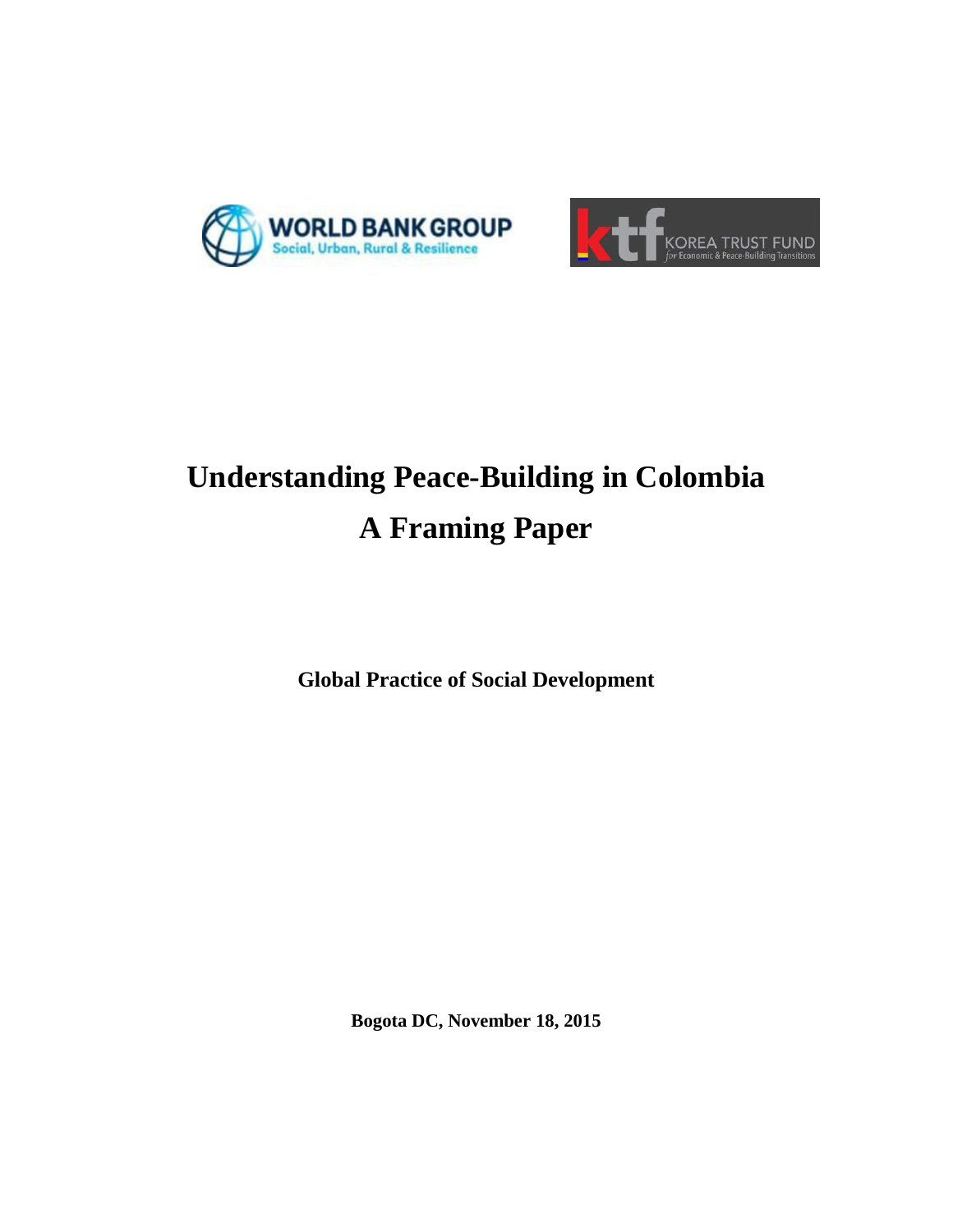## **SECTION I. INTRODUCTION**

1. This note presents a framework for understanding key aspects of the peace-building exercise in Colombia in the context of societal transition from armed conflict to sustainable peace. The focus of the framework developed in this note is on the reintegration of excombatants in Colombia assuming that a negotiated outcome in Havana will set overall parameters for aspects of Colombia's war-to-peace transitions amenable to joint commitments by the Government and the FARC. Thus, this note starts by describing a global perspective for a transition to sustainable peace in Colombia and the role of reintegration programs in it. Then it highlights the challenges for a transition to happen, considering that those challenges shape the context and conditions in which ongoing DDR programs are implemented nationally, and provide the fundamental context and parameters for implementation of a negotiated framework for DDR with the FARC. Finally, this note focuses on transitional security arrangements and reintegration programming.

2. It is assumed that a future Havana agreement would include agreements on ensuring that FARC ex-combatants will be supported to be "reintegrated into civilian life in economic, social and political aspects according to its interests". Translating these agreements and reintegration outcomes into effective delivery mechanisms is a process that will need to be addressed in a number of overall war-to-peace challenges. The transformation of illegal armed groups and its fighting forces into legal stakeholders of a democratic society is a core part of the overall transition from war to peace, and involves a technical process referred to as disarmament, demobilization and reintegration, or DDR.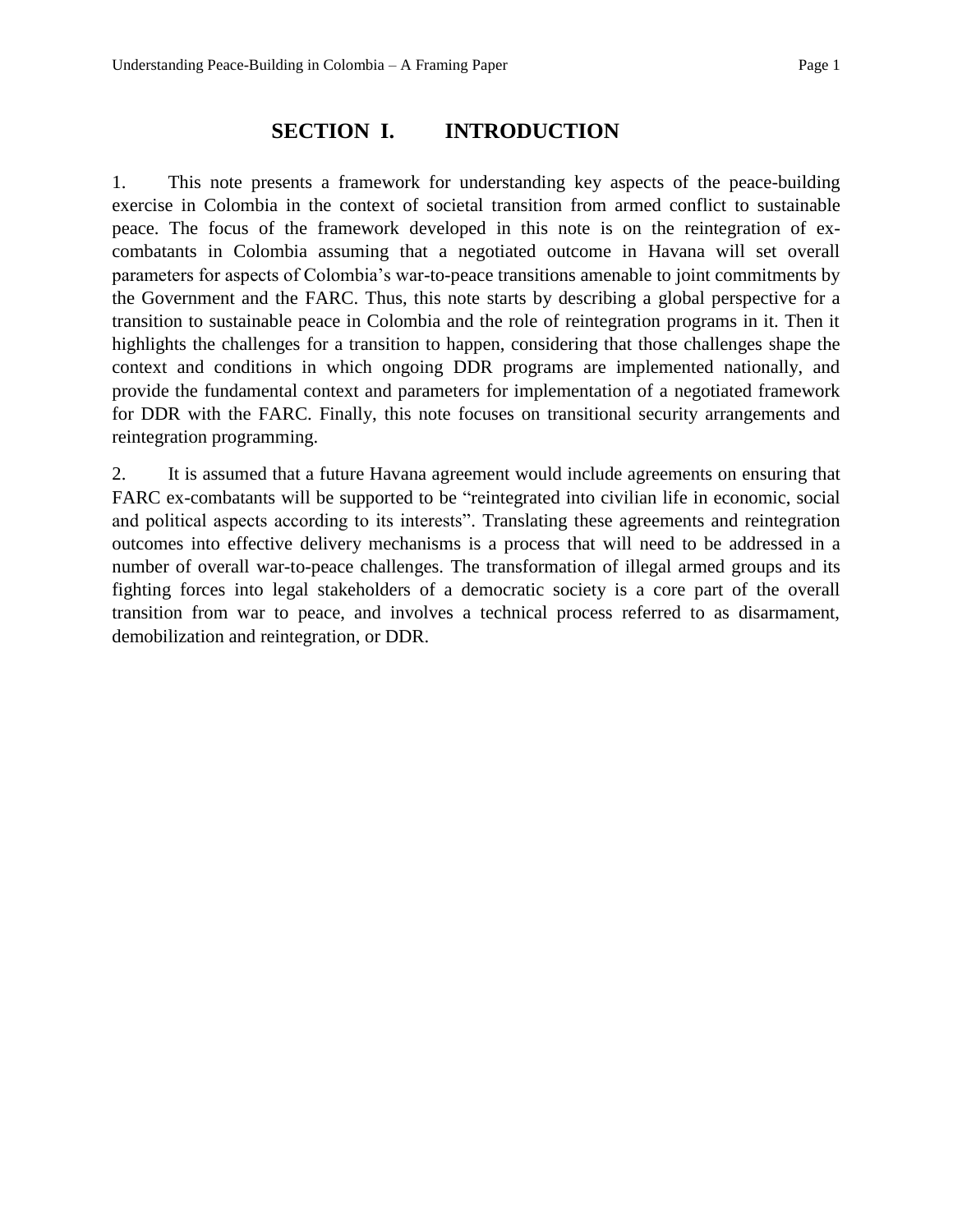# **SECTION II. FRAMING THE ISSUE**

#### **A. Transitioning to peace in Colombia**

3. While the Colombian transition to peace is unique, lessons from other countries can be useful for policy makers. Global experiences show that the main challenge in peace processes is to prevent cycles of violence from recurring in order to allow society to build sustainable peace. This section outlines a global perspective for transitioning to sustainable peace, identifies the role of DDR policies in it, and analysis the Colombian case.

#### *a. Concurrent security, development and political transitions: international experience*

4. Considering that peace means more than simply the non-existence of violence (so called negative peace<sup>1</sup>), understanding the overall transition from war to peace involve three main interrelated transitions in the security, development, and political spheres, that happen simultaneously at the local, subnational, and national levels (see illustration)<sup>2</sup>:

5. The simplicity of the model evidently does not do full justice to the multiple challenges faced by a society in building sustainable peace based on democratic principles. For instance, different aspects of the justice transition are part of the three transitions, the process of truth and judgments of mass atrocities as well as the guarantee of non-repetition for victims will support the security transition, while the sustainable reparation of victims is part of the development transition. Also,



the social transition is often referred to as the reconciliation process between members of the society polarized by ideology, religion, social classes or ethnicity. In this perspective, reconciliation and inclusion are at the same time outcomes and underlying process of each transition which final purpose is the redefinition of the social pact.

6. Policies tend to overlap the three transitions because these are interdependent and concurrent. The framework allows policies to reduce the risk of reinforcing cycles of violence by carrying out actions for each transition, while taking into account implications for the other

<sup>1</sup> Galtung, J. Positive and Negative Peace, 1964

<sup>2</sup> Castañeda D. The European Approach to Peacebuilding, Palgrave Macmillan, November 2014 and World Bank, 2014.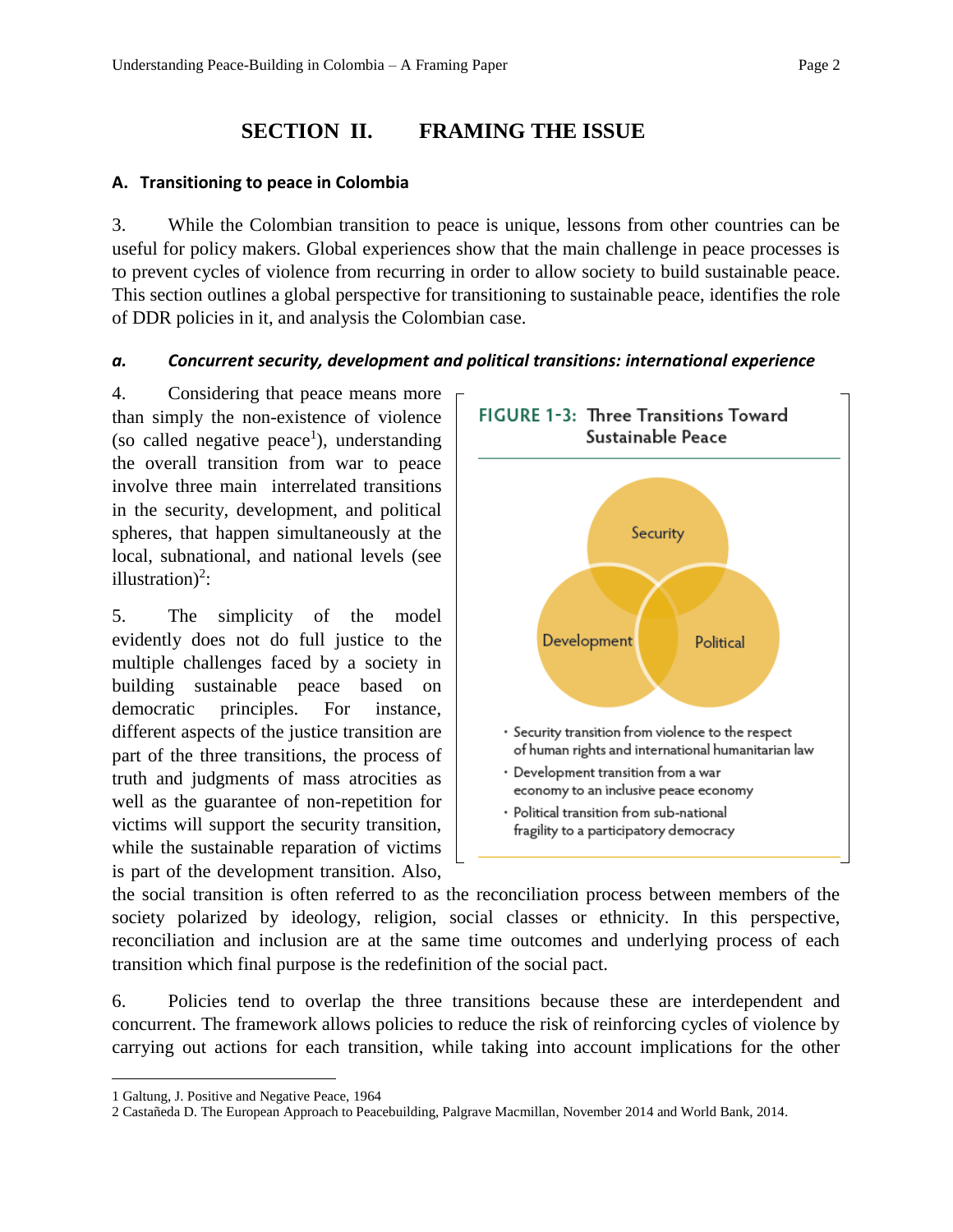transitions. It also allows for the prioritization of those actions reinforcing the three transitions, in graphic terms, actions at the intersection point such as reintegration programs.

7. Importantly, actors, typically institutions involved in each sphere tend to have short and medium term objectives and strategies that, if pursued on individually by sector, taken together compete rather than reinforce attainment of the long term goal of sustainable peace, i.e. a situation of "positive peace"<sup>3</sup>. The key challenge is to balance competing goals, actions and implications through a system analysis approach, rather than individual sector approaches: calibration and pacing of actions matter, and typically involves trade-offs against competing priorities and interests.

8. In the aftermath of a peace agreement, governments and stakeholders are under pressure to demonstrate commitment to peace in the short term without causing instability. At the same time it is necessary to develop reforms for long-term peace including providing public, human development, social inclusion, shared prosperity and parity, and balanced sub-regional development. There are multiple short and medium term trade-offs ensuring that political and security objectives prevail over other goals, including good macroeconomics which requires a degree of flexibility in the short term, but clear growth, inclusion and human development goals in the long term.

9. In Colombia, an agreement resulting from the peace dialogues will accelerate aspects of political, security, and development transitions at the national level and in specific regions. As will be explored in the second section of this framework, the transformation of illegal armed groups and its fighting forces into legal stakeholders of a democratic society is a key process for supporting the three transitions in the short, medium and long term. It involves a technical process that is internationally referred to as disarmament, demobilization and reintegration (DDR), but for which national stakeholders in many countries have devised nationally specific terminologies and adaptations. These specific processes facilitate the conversion of illegal armed groups and ex-combatant from military to civilian life. Within the overall transition from negative to positive peace described above, DDR programs pursue contributions to four metaobjectives of post-conflict processes, namely: "security, well-being, justice and governance." <sup>4</sup>

10. In a negotiated settlement scenario, as the current conversations in La Havana, international experience shows that 'reintegration' takes place at two levels: the group and the individual ex-combatants levels. Whereas the 'group' level is typically more political, the 'individual' level is more technical, but the desired/agreed scope of the processes is determined at the negotiation table. Thus, political reintegration<sup>5</sup> can eventually reach the military elite of armed groups who become elected representatives, the armed group who transforms into a political party, and the individual ex-combatant who embraces democratic values and is able to participate with full and equal rights in social, cultural, economic, and political spheres of society (a marker of 'positive peace'' at individual level).

<sup>3</sup> Galtung, J. Positive and Negative Peace, 1964

<sup>4</sup> Baare,A 2006 in Soderstrom, 2013

<sup>5</sup> Soderstrom, 2013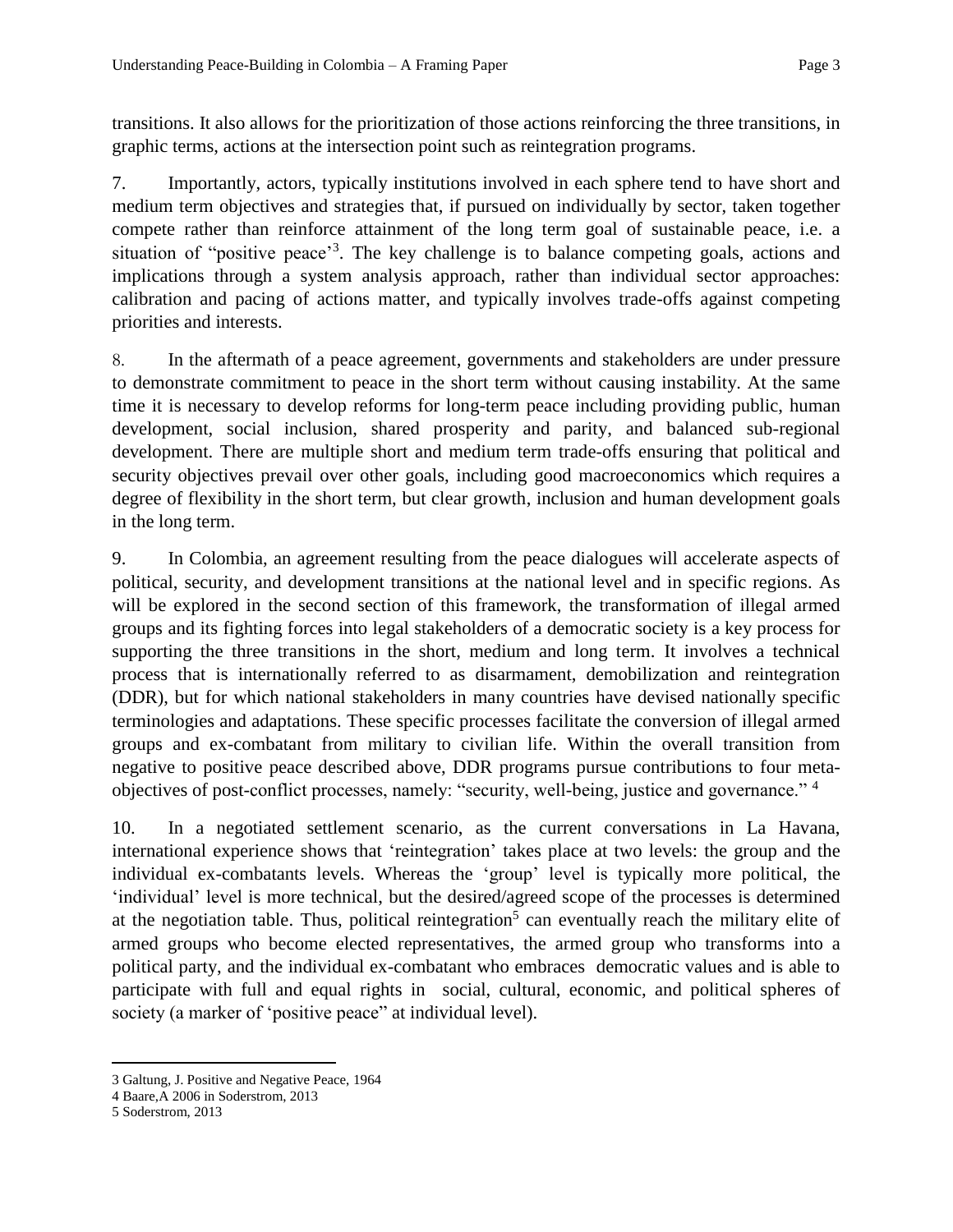11. In Colombia there have been experiences at the individual and group level limited by the impossibility to protect ex-combatants life and the free exercise of political activities. For instance ex-combatants of M-19 guerrillas elite participated in presidential elections and the group converted into the political party Alianza Democratica. Also, the creation of the political party Union Patriotica as a result of negotiations between the FARC and the government is an example of a first step towards political reintegration at the group level. At the individual level, Colombian policy has addressed multiple aspects of citizenship of former combatants of the Selfdefense Forces and ex-combatants of guerrilla groups demobilizing individually like issuance of identification cards, educating on civil rights and responsibilities, and satisfying basic needs.

12. Depending on the scope, a political reintegration process can reinforce the political transition towards a democratic society by creating channels of participation and resolution of differences. It can also reinforce the development transition by empowering the individual and the security transition by discouraging the use of arms for political purposes. Under the current agreements in Colombia, the full economic, social and political participation of the FARC is stipulated under the end of conflict along with the government making the necessary arrangements and changes to ensure the construction of peace.

#### **B. Overall Challenges for a transition to peace in Colombia**

13. In recent decades, there have been seven attempts to end the armed conflict through dialogue in Colombia. The failure of the peace negotiations between the Government of Colombia and the FARC in the end of 1990s was a hard lesson for Colombian society and the international community. As a result, the current peace process in Havana is viewed with considerable skepticism by Colombian society while multilateral actors have not yet been called upon to participate. Nevertheless, the process could represent a real opportunity for sustainable peace if it is followed by a coherent transition to peace. This section highlights key challenges for policy makers aiming at enhancing the transition to peace in Colombia that will determine the context for any reintegration process. These challenges are: i) The territorial and inclusion challenge; ii) the institutional challenge; iii) the challenge of coexistence; iv) the legacy challenge; v) the challenge of comprehensive national peace; and vi) the challenge of societal violence.

14. The divide between two very different segments of Colombian society, a democratic upper-middle income and the conflict-affected one, is a main characteristic of Colombia framing the challenges for the transition. Indeed, Colombia can be seen as a country with two seemingly irreconcilable profiles. On one hand, it is a stable formal democracy, immune to the authoritarian and populist tendencies that have negatively impacted other South American countries. With a per capita GNI of US\$12,900 for 2014<sup>6</sup>, it is also an upper middle-income country, representing one of Latin America's most dynamic economies. It is well integrated in the global economy, with OECD standards within its reach.

<sup>6</sup> World Bank, International Comparison Program database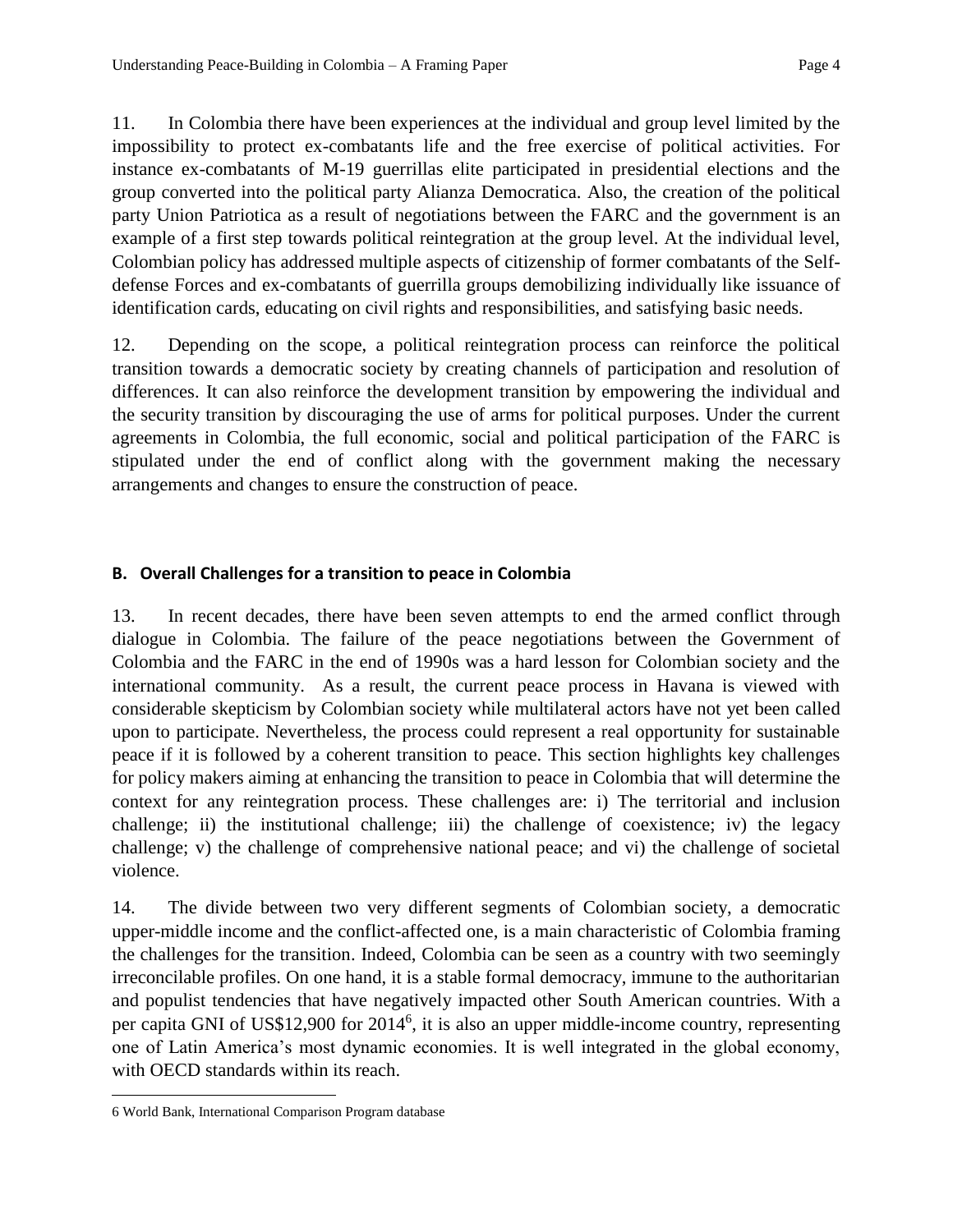15. On the other hand, Colombia has been trapped in repeated cycles of violence, where inequality, poverty, and weak institutional capacity reinforce armed conflict and vice-versa. To date, attempts to end the armed conflict through peaceful or military means have not succeeded. Starting in the early 1940s, the violence arose from ideological confrontations between two main political parties. During the Cold War East-West polarization shifted the center of gravity of violence to asymmetrical, low-intensity warfare between communist insurgencies and government forces. During the 1980s, the armed conflict morphed into a protracted confrontation of multiple actors, including drug-trafficking cartels, insurgency movements, and paramilitary forces with multiple, overlapping forms of violence. Since the 1990s, these illegal armed groups have regularly attacked infrastructure, undermined state legitimacy, and used violence and terror against civilians, dispossessing them from their lands, creating forced displacement, and damaging the social fabric. Fifty years of violence have affected at least three generations of Colombians. At the national, subnational, community, and individual level between 4.7 million and 5.7 million people were internally displaced between 1985 and 2012. During the same period, an estimated 220,000 individual were killed, 27,000 were kidnapped, 25,000 disappeared, and illegal armed groups recruited 6,421 children.<sup>7</sup>

16. In the past decade, the Government has made strenuous efforts to reduce Colombia's levels of violence and poverty and increase state presence. The country is no longer considered a high risk for investment, and it has increased its capacity to guarantee basic citizens' rights. Even drug production, one of the main drivers of the conflict, has been significantly reduced. Despite this progress, the two incompatible profiles of Colombia still coexist, and violence continues to take a heavy toll on society. The double profile can make the transition smother than in other upper middle income countries affected by armed conflict (Iraq, Libya, Lebanon) since a considerable part of the state is efficient, democratic and able to collect domestic resources. This part could be transformed in order to increase its presence and capacity in the conflict affected Colombia, particularly in rural areas.

17. Nonetheless, the double profile of Colombia can also make the transition more challenging since it implies breaking the equilibrium among the two profiles, which has benefitted some population groups. Resistance from these groups against the transformation of institutions for building an inclusive country is then foreseeable. Six key challenges for policy makers aiming at enhancing the transition to peace in Colombia that will determine the context for any reintegration process, have been identified:

#### *a. The territorial and inclusion challenge*

 $\overline{a}$ 

An institutional framework and a set of tacit rules among stakeholders and entities preserve the coexistence of the two profiles of Colombia, the democratic upper middle-income country, and the conflict-affected one. This framework impedes a better functioning of democratic institutions

<sup>7</sup> Source: Centro Nacional de Memoria Historica, informe general "Basta Ya", 2013. Statistics about victims are controversial, see chapter 1 of the report, p. 52. The NGO CODHES estimates 5,712,506 IDPs while the government registered 4,744,000 IDPs since 1985, date established by law for recognizing the status of victim. The Commission for Historical Memory estimates 218.094 deaths by violent conflict between 1958 – 2012 including civilians and combatants. The Unit for Integral attention and Victims' Reparation registered in January 2014 in its website a total of 5, 9 million victims demanding reparation.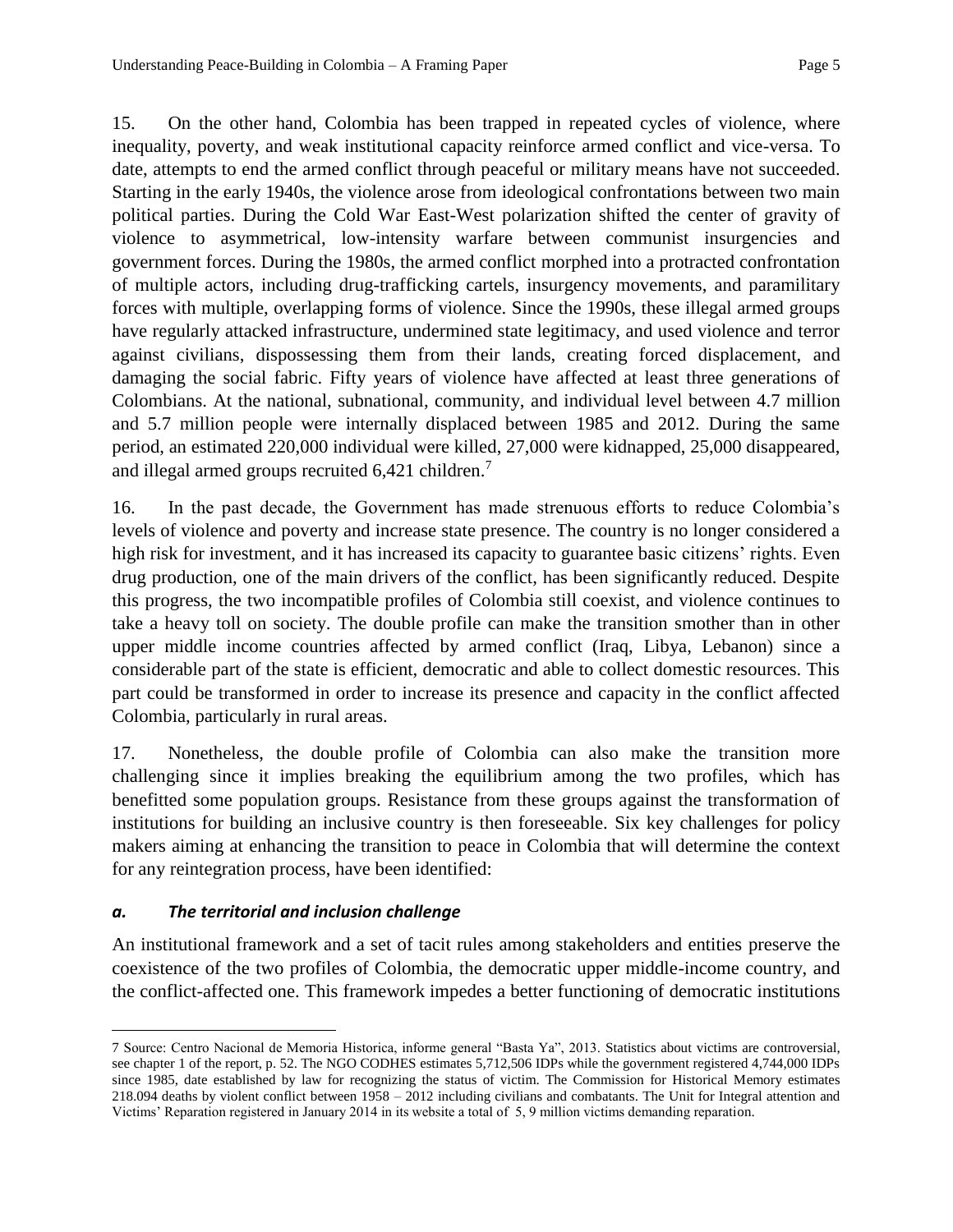leaving behind regions and population groups. For instance, violence is more accentuated in regions with a juxtaposition of weak local institutions, high revenues from natural resources extraction, and the presence of illegal armed groups. Arauca, Casanare, Caquetá, Meta, Nariño, and Valle del Cauca are among the departments with a larger share of violent events.

18. In addition, violence affects specific population groups such as rural, afro-Colombian, and indigenous populations, who are overrepresented among victims of the armed conflict. Education and the fulfillment of basic social needs are also deficient in areas where conflict is intense like the Pacific and parts of the Caribbean coast or parts of the south and eastern piedmont of the Andes. This has negative implications for future generations and increases the gap with the rest of the country.

19. Subnational areas where the institutional framework is not strong are not well prepared to handle external and internal stresses. External stresses can come from instability of neighboring countries like Venezuela, price fluctuations of primary good international markets, drug trafficking, and cartel strategies, illegal trafficking of natural resources, and many other factors stemming from regional and global dynamics, none of which are under the control of the government. Internal stresses can come from the presence of illegal armed groups and their strategies to control territory or populations (e.g. landmines, confrontations with other groups, threats), illegal economic activities, polarization of society, and mistrust of the government, corruption and impunity, limited access to justice and participation, high income inequalities, unemployment, and difficulties in accessing production means such as land and credit, and other factors under the control of individual states.

#### *b. The institutional challenge*

20. The capacity of the government also varies across sectors and public entities; central policies in rural regions are not as effective as urban centers and less peripheral areas. For example, government entities such as the Ministry of Finance, the Central Bank, the Planning Department, and the Ministry of Defense are better equipped, more efficient, and have more stable and qualified staff than average line ministries. In this regard, central government public policies may be unable to reach violence-affected areas and may even have perverse effects. Thus, while in some regions, key democratic institutions such as the division of powers, free elections, and freedom of expression are respected, they are not in others, and the scope of central state policies is very limited.

21. Progress in violence reduction has been achieved, but the national trends disguise regional differences. Violence is more prevalent in regions with weak local institutions, high revenues from natural resources extraction, and the presence of illegal armed groups. Since the early 2000s, Colombia has seen substantial declines in the number of new internally displaced people (IDP), politically motivated homicides, victims of land mines, and homicide rates (related not only to the conflict but to general criminality). However, occasional peaks show the continued risk of bursts or cycles of violence.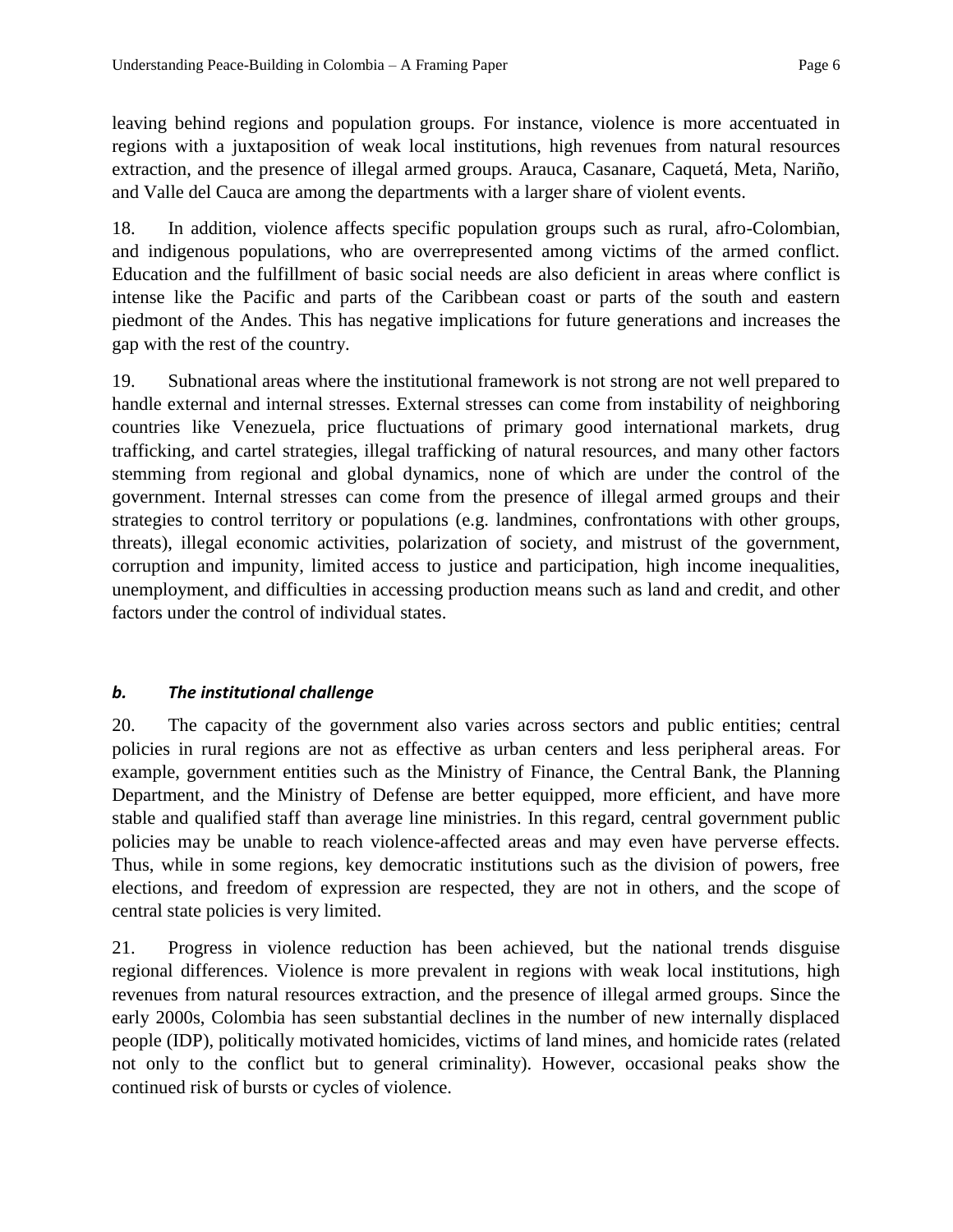22. In summary, international experience shows that countries and subnational areas with the weakest institutional legitimacy and governance are the most vulnerable to violence and instability and the least capable of responding to internal and external stresses. Subnational conflicts like the Colombian one can be analyzed as dynamics of violence and conflict embedded in a stable state, geographically concentrated, but with implications for the whole country.

#### *c. The challenge of coexistence*

23. The Government has moved forward on several fronts to attain sustainable peace. Nonetheless, sustainable peace in Colombia will depend on the results of a collective effort of envisioning the country at peace and building it. An essential element of this process will be coexistence. International experience on pre-conflict, conflict, and post-conflict situations around the globe includes that for relationships between different ethnic, religious, or social groups to be positive and sustainable one needs to "move beyond the notion of mere tolerance, to a definition of coexistence that incorporates equality, diversity, and interdependence. Coexistence is evidenced in relationships across differences that are built on mutual trust, respect, and recognition, and is widely understood as related to social inclusion and integration. The term coexistence has a particular focus on inter-group relations. Other language that seeks to describe a similar vision includes social cohesion, social inclusion, and social integration."<sup>8</sup>

24. Achieving social inclusion of population groups like victims and ex-combatants are essential for guaranteeing sustainable of peace. The Government has made steps in this direction. Under the Ley de Justicia y Paz (Justice and Peace Law) and the Ley de Víctimas y Restitución de Tierras (Victims and Restitution Law) of 2011, the Government has set a framework for reintegrating ex-combatants, returning land to people displaced by conflict, and providing reparations to enable families and communities to resume their livelihoods. However, achieving and sustaining coexistence requires a more coordinated public policy approach to communities, communities' empowerment through active participation and a greater and meaningful engagement of multiple sectors of the national society.

#### *d. The legacy challenge*

 $\overline{a}$ 

25. DDR in Colombia has a long history, over which time a wide variety of legal frameworks, policies and approaches have been used to end conflict through alternating or concurrent uses of hard and soft power – military confrontation and negotiated settlements. Consequently, DDR in Colombia through these adjustments and adaptations has a complexity of overlaying and concurrently active legal frameworks, approaches, and target groups with different processes, obligations and entitlements. The unintended effect of this continuous evolution of the program and the resultant multiple changing strategies has been an overall environment of uncertainty regarding the DDR process and negative impacts on the level of trust of ex-combatants and community members in these processes.

26. The Colombian reintegration experience is different compared to many others as DDR has been implemented in a war context in the absence of a peace agreement. This in turn has

<sup>8</sup> Brandeis University" What is Coexistence?", http://heller.brandeis.edu/coexistence/faculty/coexistence.html>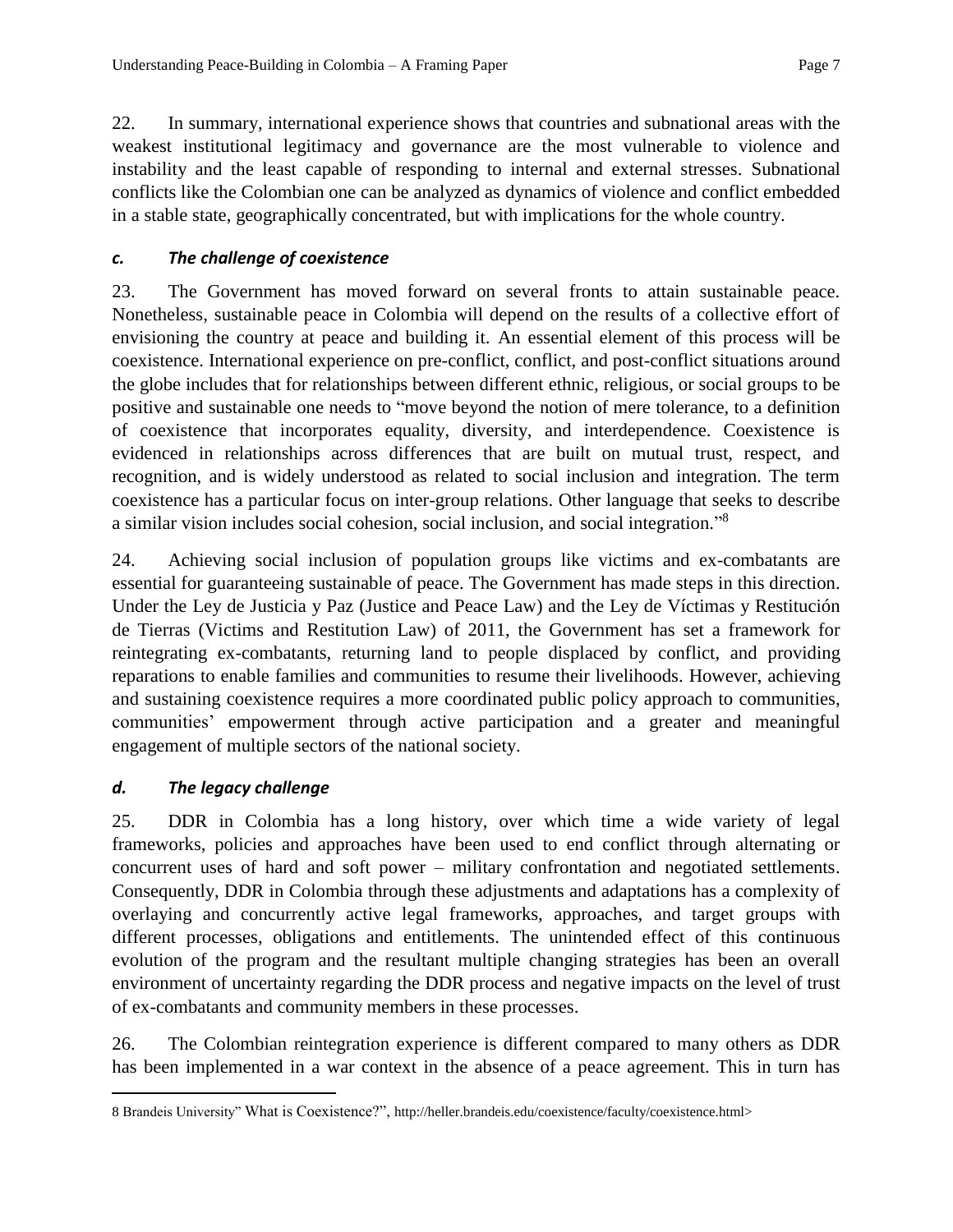generated an underlying tone of DDR being pursued in the service of counter-insurgency rather than one of peace building. The DDR legacy challenge thus translates into a multi-dimensional trust-deficit that makes the overall landscape for reintegration challenging. While the consistent support of the ACR in recent years has begun to rebuild trust, the legacy challenge posed by the different peace agreements and ongoing conflict includes a patch of legal measures and programmatic reintegration processes that until today are not always consistent with a common reintegration and peacebuilding objective.

#### *e. The challenge of comprehensive national peace*

27. It should be recognized that the FARC is only one of the multiple stakeholders in the armed conflict, and – like other countries – the risk of increased violence is high in the aftermath of the peace agreements.

28. The peace process is a means to end the violence while defining solutions to five core issues in Colombian society that need to be resolved independently of political and ideological affiliations. These core issues are: a) Rural development and land reform; b) political participation; c) cessation of conflict; d) addressing the problem of illegal drugs; and e) victims' rights. Thus, a peace agreement with the FARC will define "what to do" without the threat of armed violence from the FARC. However, that still leaves an unresolved and ongoing-armed conflict with the ELN and other smaller groups that may not rally behind the national goals and agreements

29. Thus, in the aftermath of peace negotiations with the FARC, the Colombian government's greatest challenge in ensuring the agreement's success will be guaranteeing a minimum level of stability after the negotiations. This includes strengthening current institutions, implementing institutional changes agreed on during the final Havana peace accord, and transforming institutions that perpetuate cycles of violence. Beyond the peace agreement, national policies and programs from different sectors would need to share the common objective of preventing cycles of violence from recurring, and they would need to be designed to reinforce the three transitions to peace — political, security, and development. An agreement resulting from the peace dialogues will accelerate political and security transitions, and open up space for addressing development deficits at the national level and in specific regions. At the same time, insecurity may rise as a result of negotiations because other armed actors will try to fill spaces left by FARC.

### *f. The challenge of societal violence*

30. Without proper social, political, economic, and strategic measures, post-conflict scenarios can continue to produce violence and hamper long lasting peace efforts. The case of El Salvador is a salient example where several years after the signing of a peace agreement that ended the civil war, armed violent groups continue to affect the entire nation, hamper its development and affect all sectors of society. The transition from conflict to peace, thus requires a set of shortmedium- and long-term strategies that reduce the likelihood of reintegrated groups to rearm or transform themselves into illegal armed groups with different purposes. This is particularly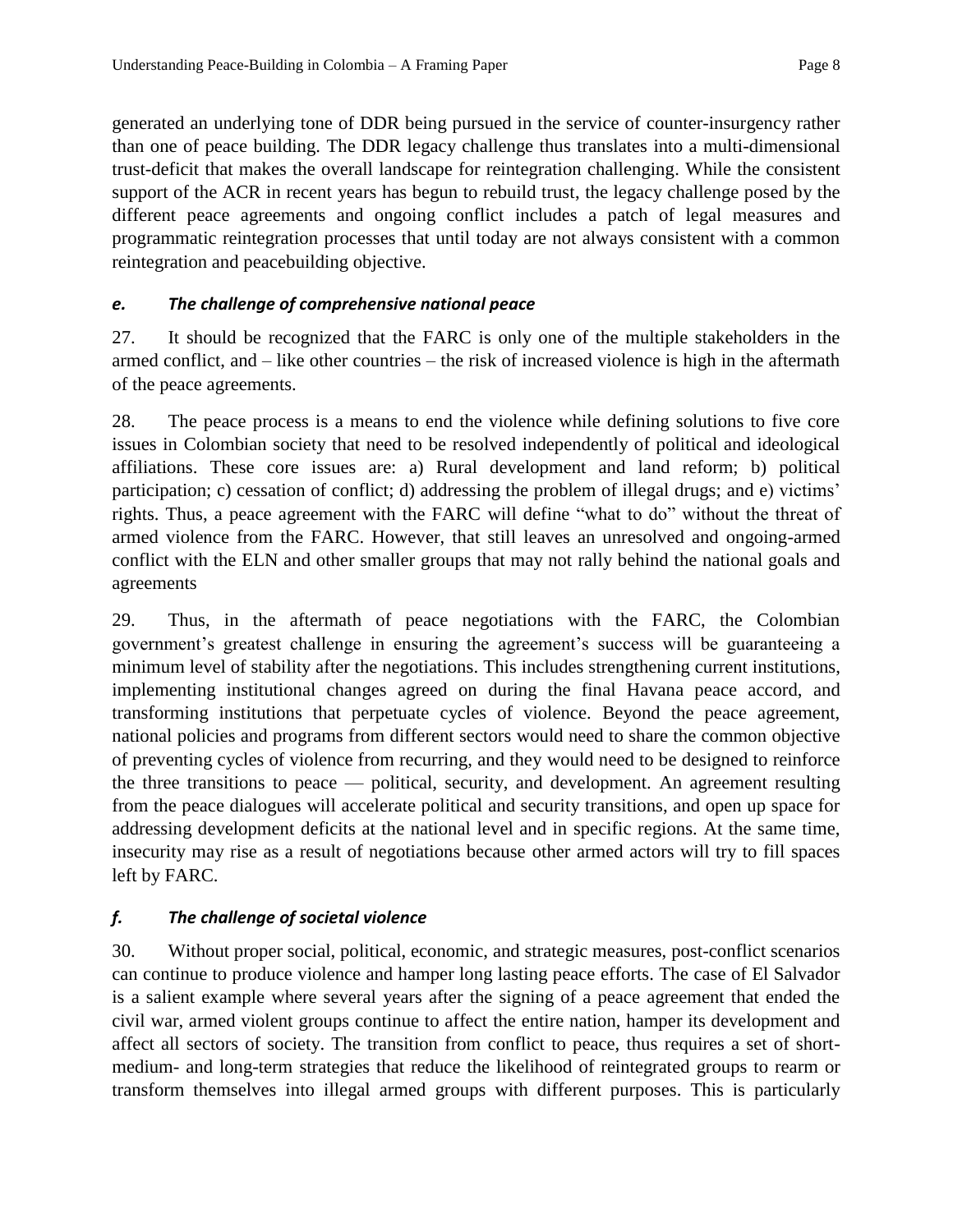important in Colombia where previous insurgent groups have morphed into criminal bands (known as Bacrim or ECOs). Strategies to ensure that interpersonal and group violence are

prevented need to be incorporated into municipal and subnational plans at an early stage. To be most effective, proper institutional, legal and participatory arrangements need to be in place to allow accurate and reliable monitoring of violent events, implementation of violence prevention strategies, and informed deployment of enforcement measures aimed at civilian (and not military) maintenance of peace under a democratic judicial framework.

## **C. Transitional security arrangements and reintegration programming**

31. By looking at international experiences, this section highlights the importance of the national narratives in defining reintegration as part of DDR programs. It also identifies meta-objectives and describes the political economy of the DDR programming for Colombia.

*Philippines: "Normalization is the process through which communities affected by the decades-long armed conflict in Mindanao can return to a peaceful life and pursue sustainable livelihoods free from fear of violence and crime. It involves the transition of the MILF's Bangsamoro Islamic Armed Forces (BIAF) to a peaceful civilian life, which includes putting their weapons beyond use. It also involves the redress of unresolved legitimate grievances and the rehabilitation of conflict-affected areas."* 

*"The process of normalization has three main components: 1) security aspect; 2) socio-economic development; and 3) transitional justice. The security aspect of normalization includes policing, decommissioning of MILF forces and weapons, redeployment of the Armed Forces of the Philippines (AFP) from or within the conflict-affected areas, and the disbandment of private armed groups (PAGs). The security aspect of normalization will take into account the needs of the communities involved. Socio-economic development programs will be undertaken for the rehabilitation, reconstruction, and development of the Bangsamoro. In particular, socio-economic programs will be instituted to address the needs of BIAF members, internally displaced persons (IDPs), and poverty-stricken communities." Source: Government of the Philippines,* 

#### *a. National narratives, national ownership*

32. The Philippine government has been engaged in a peace process with the Moro Islamic Liberation Front for more than 17 years. A milestone was reached a year ago with the signing of the Comprehensive Agreement on the Bangsamoro (CAB) that served as basis in the drafting of a proposed Bangsamoro Basic Law (BBL).

33. Pertinent for the Colombia process is that during negotiations, the international vocabulary on disarmament, demobilization and reintegration as reflected in the UN's Integrated DDR Standards (IDDRS), was not regarded appropriate: the innovative solution the negotiating parties created for framing discussions on the security transition is a common narrative on 'normalization': this normalization process aims, among others, at decommissioning MILF weapons and allow combatants of the group to return to peaceful and productive civilian lives (see box).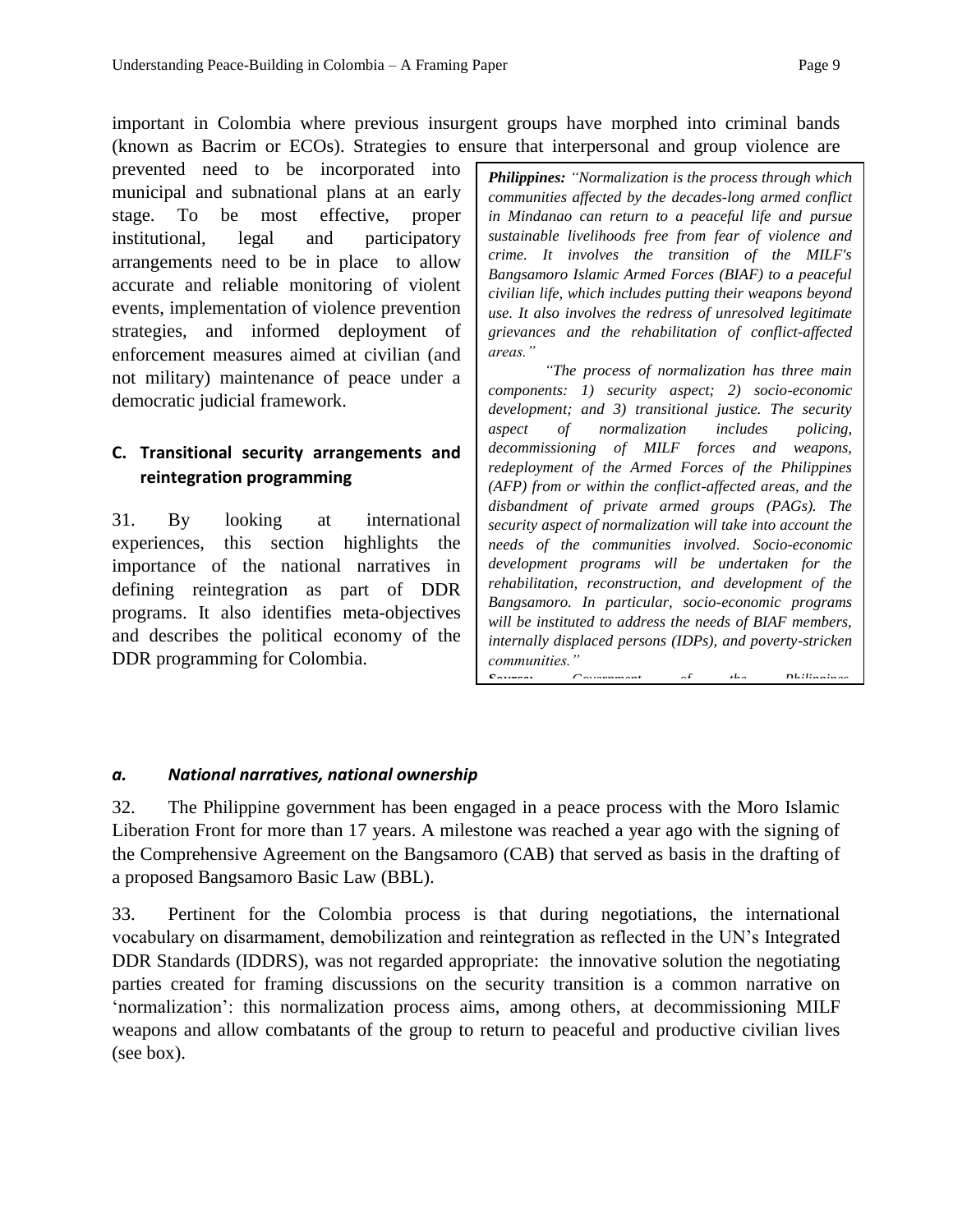34. It is international best practice to ensure flexibility of narrative around negotiating security arrangements and avoiding 'forcing' technical DDR acronym on political negotiations.

35. In the example of the Philippine, unpacking 'DDR' to its essential transition process in the context of the three overall societal transitions (security-political, development), and creating a new common narrative that translates appropriately to vernacular is a key achievement of the negotiations.<sup>9</sup> This 'national ownership = national narrative' approach also sets the framework for the ex-combatant reintegration program that in design, focus and process is similar to programs implemented elsewhere that use the international DDR terminology (as is the case for the Colombia reintegration program). For the purpose of editorial clarity, this note has used the term DDR with the explicit caveat that this does not prejudice the ongoing negotiations in Havana. Like in Colombia, the security transition negotiations with the Moro Islamic Liberation Front had to confront a societal legacy of earlier DDR narratives and processes with mixed outcomes, and related public and ex-combatant opinions, perceptions and trust deficits.

#### *b. Security and development oriented demobilization and reintegration processes*

36. Negotiating DDR frameworks and designing DDR processes is the art of pursuing and balancing the meta-objectives of security (encompassing public and personal safety), governance (encompassing political reintegration and participation), justice (encompassing coexistence and reconciliation), and socioeconomic wellbeing (encompassing development, inclusion and shared prosperity) $10$ 

37. The Stockholm Initiative on DDR (SIDDR, 2006) asked the question: When does DDR end? What is the 'end state' of the reintegration process, and when do no-

targeted national systems take over?

38. The core issue at the heart of these questions is whether to view DDR as a conflict mitigation stabilization measure, or a development

 $\overline{a}$ 

*Rwanda:* Rwanda Demobilization and Reintegration Commission (RDRC) extended and formalized collaboration of its Demobilization and Reintegration program with at all levels of all national State Ministries, local government authorities, private sector, civil society and academia as a means of ensuring their beneficiaries maximized all opportunities available to them. The underlying premise behind the mainstreaming strategy was that the RDRC recognized its lack of resources, expertise and ability to ensure that their ex-combatants could avail themselves of all available opportunities. The RDRC advocated for their inclusion, made available all social and market opportunities and trained excombatants to enhance their ability to identify, assess and take advantage of opportunities.



by Cate Buchanan, 2008 10 Baare, A. SIDDR, Baare, A. 2008 in HD,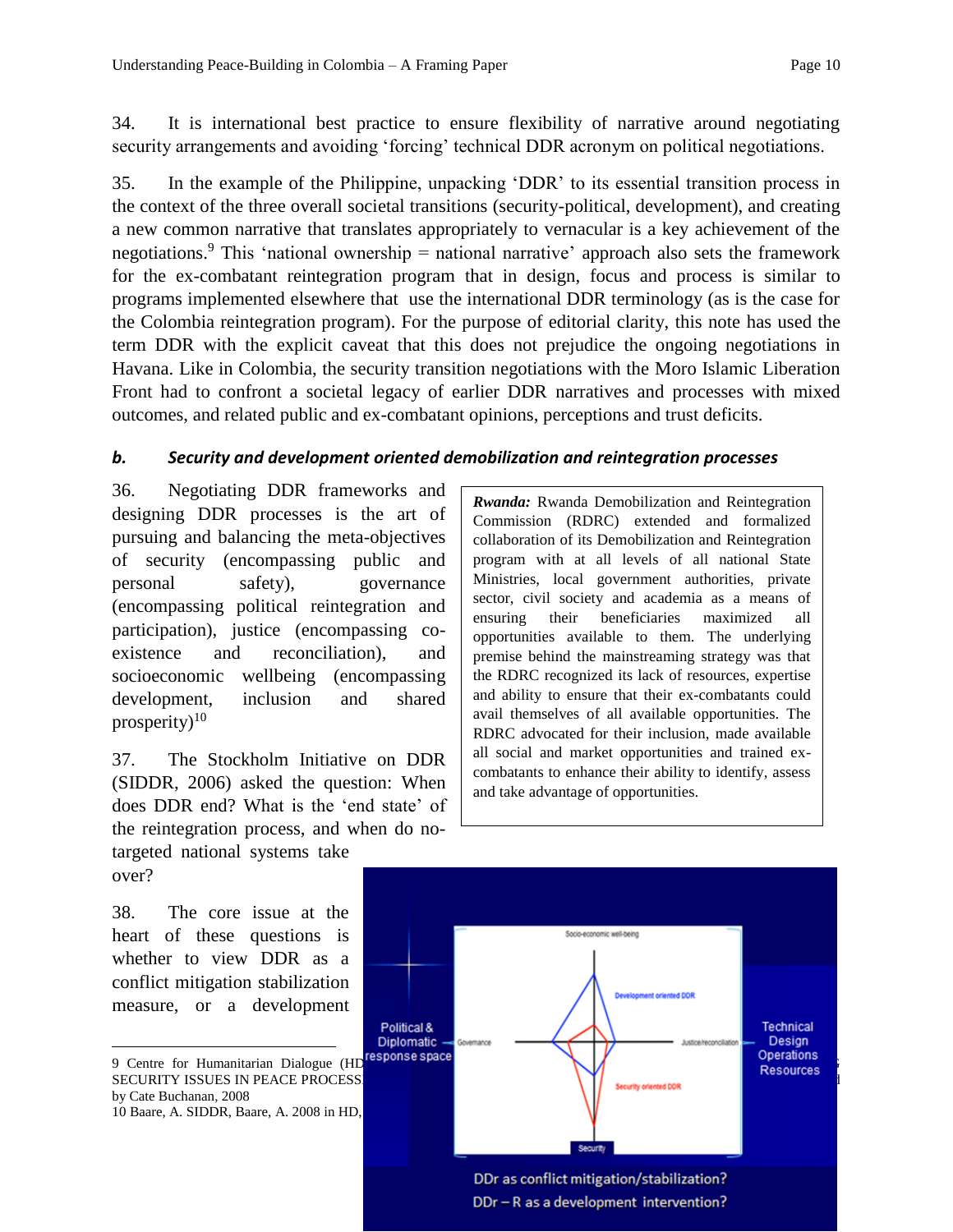intervention.<sup>11</sup>. A political economy analysis of DDR brings out that the process and programs are intrinsically political and technical. In the political transition sphere agreements, contestation and consensus determine the 'political response space', the type of processes, procedures, benefits, institutional set-up and mandates of the 'technical design' of a DDR are often agreed centrally but determined locally in terms of program delivery, and related local political reverberations . Accordingly, in Colombia, the general territorial and inclusion challenges discussed above also set the basic preconditions that the mandated organization for reintegration programming, the ACR, has to navigate and deal with.

39. Internationally, actors who determine DDR policy, processes and programs increasingly understand the political economy of DDR as framed within a set of meta-objectives akin to the ones offered above, and in a way civilian, security, government and civil society can relate to and have and form a 'good enough coalitions'<sup>12</sup> workable degree of consensus on the country and context specific distinctions between 'security oriented DDR' and 'development oriented DDR' that mix aspiration for the perfect, with the art of the possible.

40. The sequencing of letters in the **D**isarmament**, D**emobilization, and **R**eintegration in the DDR acronym makes it tempting to view implementation of a DDR process as a linear progression. However, international experience shows that DDR is not linear. As the Clingendael Institute articulated: "In practice, disarmament and demobilization occur at a variable pace geographically within the same country". This means that individuals managing DDR programs should be prepared to implement disarmament, demobilization and reinsertion and reintegration activities simultaneously. In some cases,



and reintegration aspects of the transition process exist concurrently, and internationally there are examples of reintegration preceding disarmament.

reintegration takes place without disarmament, although this aspect relatively recently became a theme for international research on DDR.<sup>13</sup>

41. In summary, the political economy of DDR in Colombia is inherently shaped by the six key challenges articulated in this note. Addressing these challenges requires a deeper understanding of ongoing and past reintegration programming in Colombia. The following section presents the findings of a World Bank technical review of the ongoing ACR program that applies the above frameworks for transitioning out of conflict and negative peace in Colombia, and the politico-technical DDR negotiation and programming considerations presented above.

<sup>11</sup> Disarmament, Demobilization, reinsertion DD r-write small, or as a development intervention: R write large: Reintegration; DDr-R.

<sup>12</sup> World Development Report 2011

<sup>13</sup> See for example: Post-conflict Disarmament, Demobilization and Reintegration: Bringing State-building Back In , Global Security In A Changing World, Apr 28, 2013 by Antonio Giustozzi, and the work of the The Centre for Study of Political Violence (CSPV) in India, <http://www.jsia.edu.in/cspv/content/ongoing-research-projects>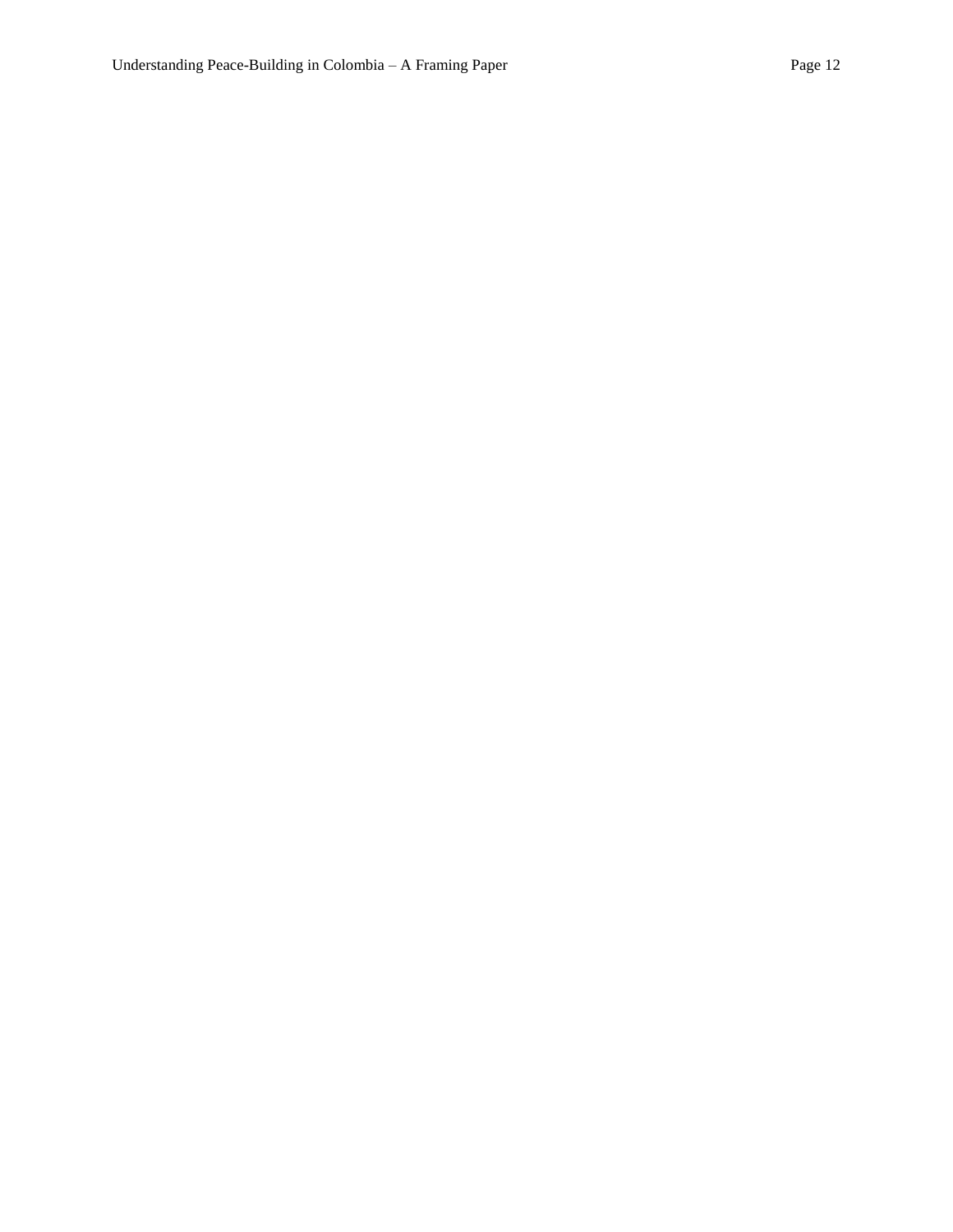# **SECTION III. Supplementary Technical Studies**

#### **A. Reintegration of Ex-Combatants**

 $\overline{a}$ 

42. At the request of the Colombian Reintegration Agency (ACR - Agencia Colombiana para la Reintegración) the World Bank undertook a technical review to provide a clear assessment of the policy and reintegration approach taken by the country in the last decade. This was done in order to prepare for the upcoming challenges concomitant with the transition to peace in Colombia. Reintegration programs are a key aspect of the whole transition to sustainable peace. Considering that peace means more than simply the non-existence of violence, understanding the overall transition from war to peace involve three main interrelated transitions in the security, development, and political spheres, that happen simultaneously at the local, subnational, and national levels.

43. DDR in Colombia has a long history, over which time a wide variety of legal frameworks, policies and approaches have been employed. The present national policy for economic and social reintegration has been designed as a long-term strategy though implemented through time-specific programs involving simultaneous activities at the individual and community levels. The Colombian Agency for Reintegration (ACR) has for some time coordinated national efforts for implementing the policy of reintegration and offers direct services to adult former combatants using a multidimensional approach.

44. The objective of this study is to frame the discussion on potential aspects of reintegration in Colombia in a post-Havana context. The report looks to provide both i) a holistic, evidencebased technical review of the key elements of the current reintegration programming<sup>14</sup> and ii) a technical framing of international and national reintegration experiences as they may be relevant to the upcoming peace process. Information from this assessment will be key to identify potential modalities and support an informed discussion on a long-term DDR approach in Colombia such as integration with other social policies affecting the entire population or future additional peace processes such as those that could happen with the ELN.

45. Reintegration programs are a key aspect of the whole transition to sustainable peace. Considering that peace means more than simply the non-existence of violence, understanding the overall transition from war to peace involve three main interrelated transitions in the security, development, and political spheres, that happen simultaneously at the local, subnational, and national levels<sup>15</sup> The transformation of illegal armed groups and its fighting forces into legal stakeholders of a democratic society is a key process for supporting the three transitions in the short, medium and long term. It involves a technical process that internationally is referred to as

<sup>&</sup>lt;sup>14</sup> ACR and independent academics have conducted topical and thematic analyses on specific topics such as recidivism, the gender approach, community reintegration, economic factors affecting reintegration, etc., however these pieces did not reflect holistically on the policy or the program. For example, the last nation-wide assessment of the program was done in 2010, before the ACR was officially established, and there is no mechanism in place for further assessments.

<sup>&</sup>lt;sup>15</sup> Castañeda D. The European Approach to Peacebuilding, Palgrave Macmillan, November 2014 and World Bank, 2014.